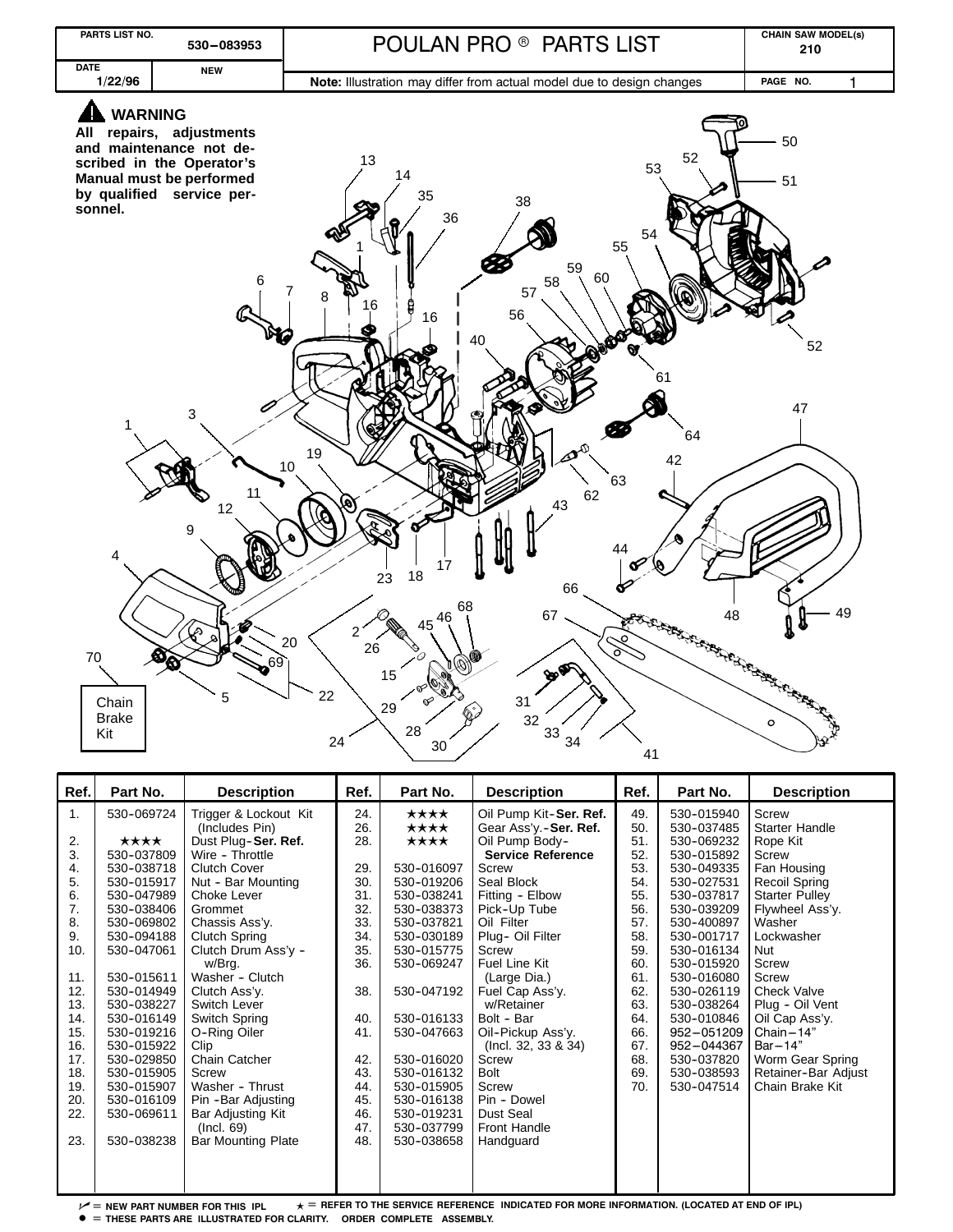

| Ref.     | Part No.                                                                                                                                                                | <b>Description</b>                       | Ref. | Part No.   | <b>Description</b>             | Ref. | Part No.   | <b>Description</b>       |
|----------|-------------------------------------------------------------------------------------------------------------------------------------------------------------------------|------------------------------------------|------|------------|--------------------------------|------|------------|--------------------------|
| 1.       | 530-031163                                                                                                                                                              | Bar Wrench                               | 19.  | 530-019208 | Gasket                         | 36.  | 530-037813 | <b>Muffler Diffuser</b>  |
| 2.       | 530-037793                                                                                                                                                              | Foam-Air Filter                          | 20.  | 530-069702 | Cylinder Kit                   | 37.  | 530-036103 | Spark Arrestor Screen    |
| 3.       | 530-016101                                                                                                                                                              | Nut                                      | 21.  | 530-069701 | Piston Kit                     | 38.  | 530-016132 | Screw                    |
| 4.<br>5. | 530-037804<br>530-069703                                                                                                                                                | Air Filter Housing                       | 22.  | 530-029805 | (Incl. 22 & 23)<br>Piston Ring | 39.  | 530-039167 | Ignition Module          |
|          |                                                                                                                                                                         | Carburetor Ass'y. Kit<br>(Incl. 12 & 13) | 23.  | 530-015697 | Retainer-Piston Pin            | 40.  | 530-015905 | Screw                    |
| 6.       | 530-019239                                                                                                                                                              | Carb. Gasket                             | 24.  | 530-047062 | Crankshaft Ass'y.              | 41.  | 530-047442 | Ground Strap             |
| 7.       | 530-015810                                                                                                                                                              | Screw                                    | 25.  | 530-047827 | Seal & Bearing Ass'y.          |      |            |                          |
| 8.       | 530-049342                                                                                                                                                              | Carb. Adapter Kit                        | 26.  | 530-037935 | Cap-Crankcase                  |      |            |                          |
|          |                                                                                                                                                                         | (Incl. $9 & 17$ )                        | 27.  | 530-016136 | Clip-High Tension Lead         |      |            |                          |
| 9.       | 530-016187                                                                                                                                                              | Screw                                    | 28.  | 530-016090 | Screw                          |      |            |                          |
| 10.      | 530-016102                                                                                                                                                              | Screw                                    | 29.  | 530-069608 | Engine Gasket Kit              |      | Not Shown  |                          |
| 11.      | 530-037798                                                                                                                                                              | <b>Cylinder Shield</b>                   |      |            | (Incl. 6, 17, 19 & 33)         |      | 530-083349 | Operator Manual          |
| 12.      | 530-038318                                                                                                                                                              | Limiter Cap-High                         | 30.  | 530-047834 | Wire Harness Ass'y.            |      | 530-038257 | <b>Instruction Decal</b> |
| 13.      | 530-038317                                                                                                                                                              | Limiter Cap-Low                          | 31.  | 530-014362 | <b>Fuel Filter</b>             |      | 530-031112 | Clutch Ass'y. Tool       |
| 14.      | 530-049244                                                                                                                                                              | Grommet-Carb Adjust                      | 32.  | 530-037652 | Heat Insulator                 |      | 530-031097 | Air Gap Gauge            |
| 15.      | 530-047213                                                                                                                                                              | Primer Ass'y.                            | 33.  | 530-019221 | Muffler Gasket                 |      | 530-031160 | Insert Tool-             |
| 16.      | 530-069216                                                                                                                                                              | Primer Line Kit                          | 34.  | 530-038237 | <b>Muffler Back Plate</b>      |      |            | Limiter Cap              |
|          |                                                                                                                                                                         | (Small Dia)                              | 35.  | 530-047207 | Muffler Ass'y.                 |      | 530-085218 | Carrying Case            |
| 17.      | 530-019210                                                                                                                                                              | Air Box Seal                             |      |            | (Incl. $33 - 34$ & $36 - 38$ ) |      |            |                          |
| 18.      | 952-030150                                                                                                                                                              | Spark Plug (CJ-7Y)                       |      |            |                                |      |            |                          |
|          |                                                                                                                                                                         |                                          |      |            |                                |      |            |                          |
|          |                                                                                                                                                                         |                                          |      |            |                                |      |            |                          |
|          |                                                                                                                                                                         |                                          |      |            |                                |      |            |                          |
|          |                                                                                                                                                                         |                                          |      |            |                                |      |            |                          |
|          | $\textcolor{red}{\textbf{+}}$ = REEER TO THE SERVICE REEERENCE. INDICATED FOR MORE INFORMATION. (LOCATED AT END OF IPL).<br>$\mathcal{A}$ - NEW DADT NUMBER EOD TUIS IN |                                          |      |            |                                |      |            |                          |

 $\nu$  = new part number for this <code>ipl</code>  $\star$  = <code>refer to</code> the service reference <code>indicated for more</code> information. (Located at end of ipl)  $\bullet$  = THESE PARTS ARE ILLUSTRATED FOR CLARITY. ORDER COMPLETE ASSEMBLY.

 $\nu^2$  = NEW PART NUMBER FOR THIS IPL  $\star$  = REFER TO THE SERVICE REFERENCE INDICATED FOR MORE INFORMATION. (LOCATED AT END OF IPL)  $\bullet$  = THESE PARTS ARE ILLUSTRATED FOR CLARITY. ORDER COMPLETE ASSEMBLY.